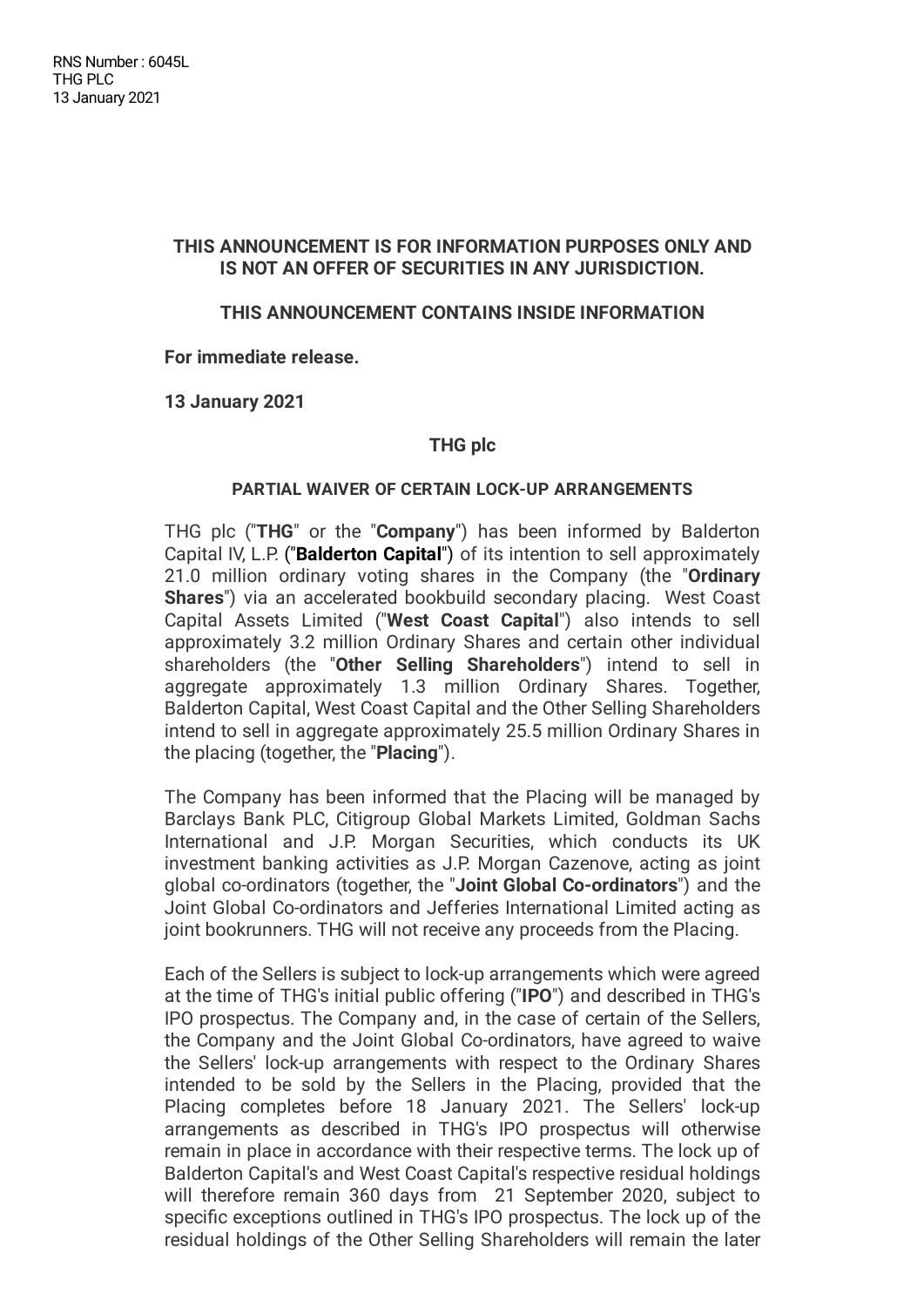of 180 days from 21 September 2020 or the date of publication of the Company's annual financial statements for the year ended 31 December 2020, subject to exceptions.

# **For further information please contact:**

## **Investor enquiries**

THG plc Kate Grimoldby/Clara Melia Investor.Relations@thg.com

## **Media enquiries**

Powerscourt - Financial PR adviser Tel: +44 (0) 20 7250 1446 Victoria Palmer-Moore/Nick Dibden/Lisa Kavanagh thg@powerscourt-group.com

## **THG plc**

Viki Tahmasebi Viki.tahmasebi@thg.com

#### **ENDS**

#### **Important Notices**

This Announcement has been issued by and is the sole responsibility of the Company. This announcement is not intended to, and does not, constitute or form part of any offer, invitation or the solicitation of an offer to purchase, otherwise acquire, subscribe for, sell or otherwise dispose of, any securities whether pursuant to this announcement or otherwise.

Certain statements made in this announcement are forward-looking statements. Such statements are based on current expectations and are subject to a number of risks and uncertainties that could cause actual events or results to differ materially from any expected future events referred to in these forward-looking statements. Unless otherwise required by applicable law or regulation, we do not undertake any obligation to update or revise any forward-looking statements, whether as a result of new information, future developments or otherwise.

This information is provided by RNS, the news service of the London Stock Exchange. RNS is approved by the Financial Conduct Authority to act as a Primary Information Provider in the United Kingdom. Terms and conditions relating to the use and distribution of this information may apply. For further information, please contact *[rns@lseg.com](mailto:rns@lseg.com)* or visit [www.rns.com.](http://www.rns.com/)

RNS may use your IP address to confirm compliance with the terms and conditions, to analyse how you engage with the information contained in this communication, and to share such analysis on an anonymised basis with others as part of our commercial services. For further information about how RNS and the London Stock Exchange use the personal data you provide us, please see our [Privacy](https://www.lseg.com/privacy-and-cookie-policy) Policy.